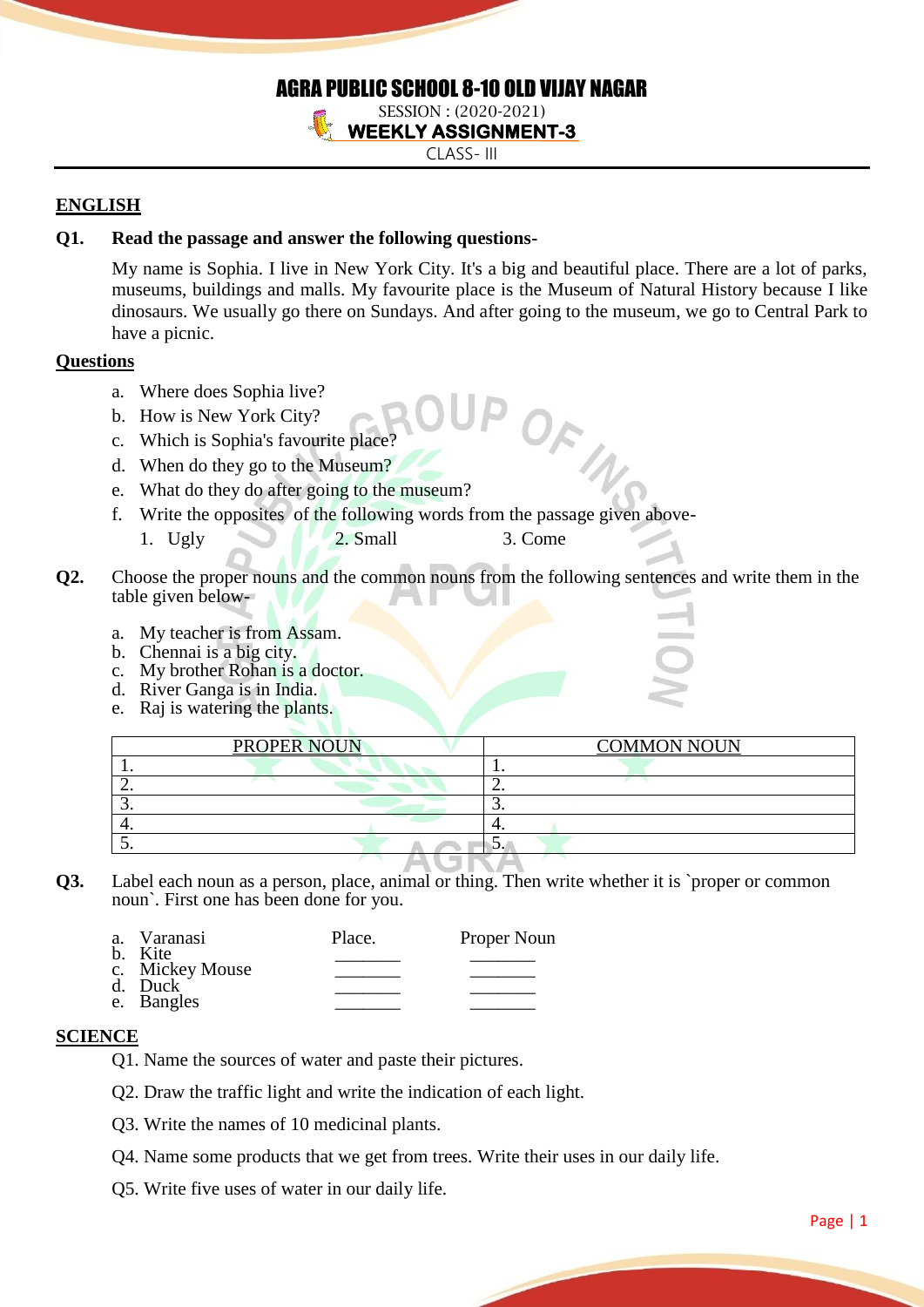# **MATHS**

- Q1. Write the number names from 1051 to 1100.
- Q2. Fill in the blanks-
	- (i). Prime numbers are the numbers which have two factors, \_\_\_\_\_\_ and the number itself.
	- (ii). \_\_\_\_\_\_\_\_ is the even prime number.
	- (iii). Natural numbers are the numbers which start from \_\_\_\_\_\_.
	- (iv). \_\_\_\_\_\_\_\_\_\_ numbers are the numbers which start from 0.
- Q3. Find out the difference between the three digit greatest and the smallest number.
- Q4. Annie gave you 44 watermelons, then John gave you 30 more. So how many watermelons do you have now?
- Q5. In a year of 365 days, a school worked only for 220 days. Find the number of holidays during the year.

#### **SOCIAL SCIENCE**

- Q1. Write 5 lines each on any two freedom fighters of India and paste their pictures.
- Q2. Write 5 lines each on these two National festivals of India and paste pictures-1. Republic Day. 2. Independence Day
- Q3. Name 5 religions with their religious places.
- Q4. Write 5 safety rules to be followed on the road.

#### **HINDI**

प्रश्न1. प्रस्तुत गद्यांश के आधार पर प्रश्नों के उत्तर दीजिए-

किसी जंगल में एक सुंदर चिड़िया रहती थी। सारे पशु-पक्षी उससे बहुत प्यार करते थे। 1 दिन वह उड़ते उड़ते आकाश मैं बहुत ऊंची चली गई। उसे इस बात का ध्यान ही नहीं रहा कि वह सूरज के बहुत पास आ गई है। उस का शरीर जलने लगा और वह बेहोश होकर एक साधु के पास आ गिरी। उस का शरीर काला पड़ गया। साधु ने उस की सेवा की और वह ठीक हो गई। चिड़िया को दुखी देखकर साधु ने उसे मधुर आवाज का आशीर्वाद दिया।अब उसे सब कोयल के नाम से जानने लगे।

**AGRA** 

HUTI

- क. चिक़ियय कहयांरहती थी?
- ख. चिडिया उड़ते उड़ते कहां चली गई?
- ग. साधु ने उसे क्या दिया?
- घ. चिड़िया को सब किस नाम से जानने लगे?
- ड, निम्नलिखित शब्दों के विलोम शब्द लिखिए-

1. सुंदर 2. मधुर 3. ऊंची 4. प्यार

प्रश्न2. निबंध-"मेरा प्रिय मित्र" पर 10 पंक्तियां विखो।

प्रश्न3. 1से 30 तक हिंदी में गिनती लिखो।

प्रश्न4. अपनी पुरानी पाठ्य पुस्तक में से कोई भी एक कविता याद करो और लिखो।